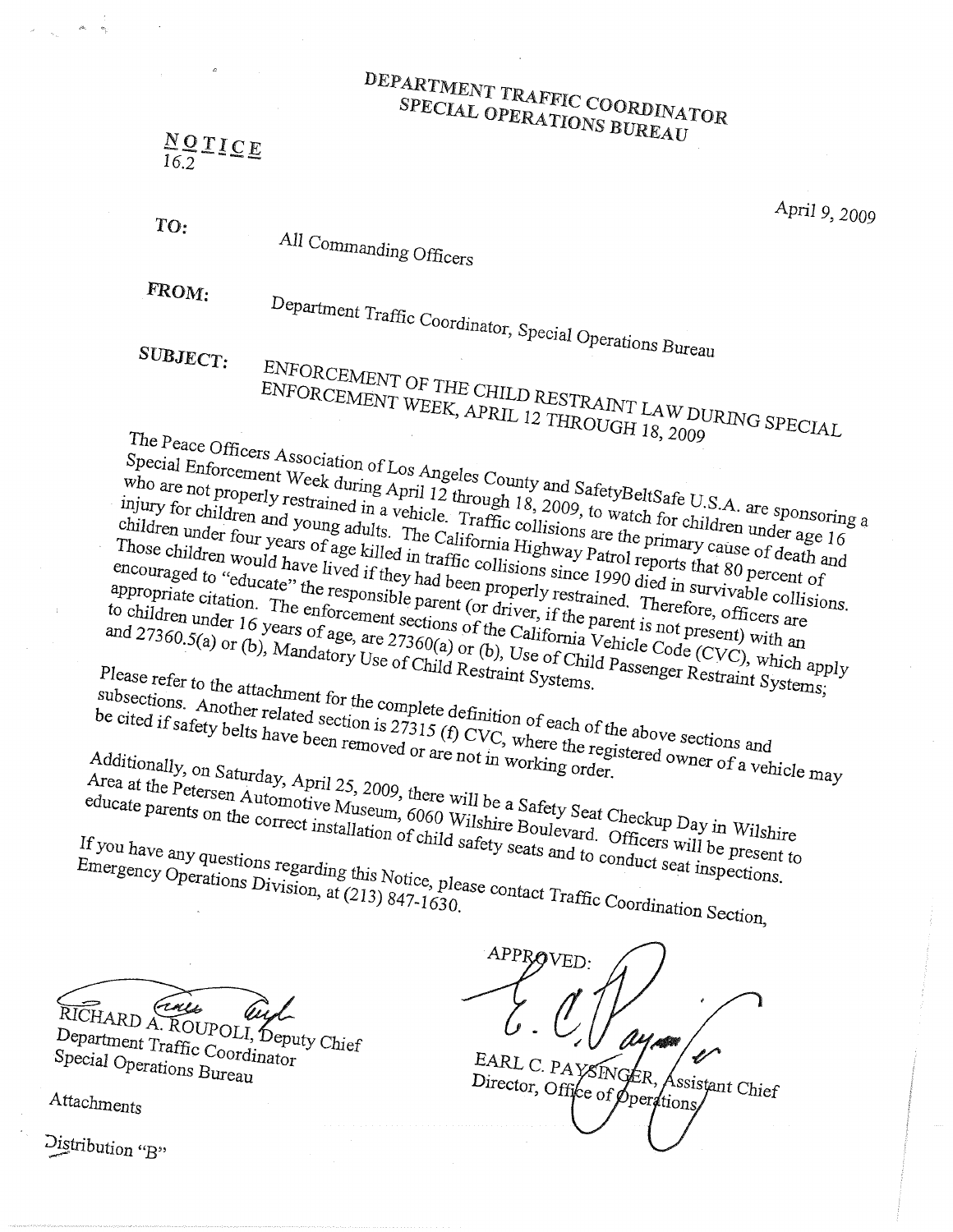#### CHILD RESTRAINT VEHICLE CODE ENFORCEMENT SECTIONS

Section 27360 CVC, Use of Child Passenger Restraint Systems<br>(a) A *parent or legal guardian*, when present in a motor vehicle, as defined in Section 27315, may not permit his or her child or ward to be transported upon a highway in the motor vehicle without properly securing the child or ward in a rear seat in a child passenger restraint system meeting applicable federal motor vehicle safety standards, unless the child or ward is one of the following:

(1) Six years of age or older.

- (2) Sixty pounds or more.
- (b) (1) A *driver* may not transport on a highway a child in a motor vehicle, as defined in Section 27315, without properly securing the child in a rear seat in a child passenger restraint system <sup>m</sup>eeting applicable federal motor vehicle safety standards, unless the child is one of the <sup>f</sup>ollowing:
	- (A) Six years of age or older.
	- (B) Sixty pounds or more.
	- (2) This subdivision does not apply to a driver if the parent or legal guardian of the child is also present in the vehicle and is not the driver.
- (c) (1) For purposes of subdivisions (a) and (b), and except as provided in paragraph (2}, a child <sup>o</sup>r ward under the age of six years who weighs less than 60 pounds may ride in the front seat <sup>o</sup>f a motor vehicle, if properly secured in a child passenger restraint system that meets <sup>a</sup>pplicable federal motor vehicle safety standards, under any of the following circumstances: (A) There is no rear seat.
	-
	- (B) The rear seats are side-facing jump seats.
	-
	- (C) The rear seats are rear-facing seats.<br>(D) The child passenger restraint system cannot be installed properly in the rear seat.
	- $\widetilde{E}$ ) All rear seats are already occupied by children under the age of 12 years.
	- (F) Medical reasons necessitate that the child or ward not ride in the rear seat. The court <sup>m</sup>ay require satisfactory proof of the child's medical condition.
	- (2) A child or ward may not ride in the front seat of a motor vehicle with an active passenger <sup>a</sup>irbag if the child or ward is one of the following:
		- (A) Under one year of age.
		- (B) Less than 20 pounds
		- (C) Riding in arear-facing child passenger restraint system.

### Section 27360.5 CVC, Mandatory Use of Child Restraint Systems

- (a) No parent or legal guardian, when present in a motor vehicle, as defined in Section 27315, may permit his or her child or ward who is six years of age or older, but less than 16 years of <sup>a</sup>ge, or who is less than six years of age and weighs 60 pounds or more to be transported upon <sup>a</sup> <sup>h</sup>ighway in the motor vehicle without properly securing the child or ward in an appropriate child <sup>p</sup>assenger restraint system or safety belt meeting applicable federal motor vehicle safety standards.
- (b) No  $\frac{driver}{}$  may transport on a highway any child who is six years of age or older, but less than 16 years of age, or who is less than six years of age and weighs 60 pounds or more in a motor vehicle, as defined in Section 27315, without properly securing the child in a child passenger restraint system or safety belt meeting applicable federal motor vehicle safety standards. This subdivision does not apply to a driver if the parent or legal guardian of the child is also present in the vehicle and is not the driver.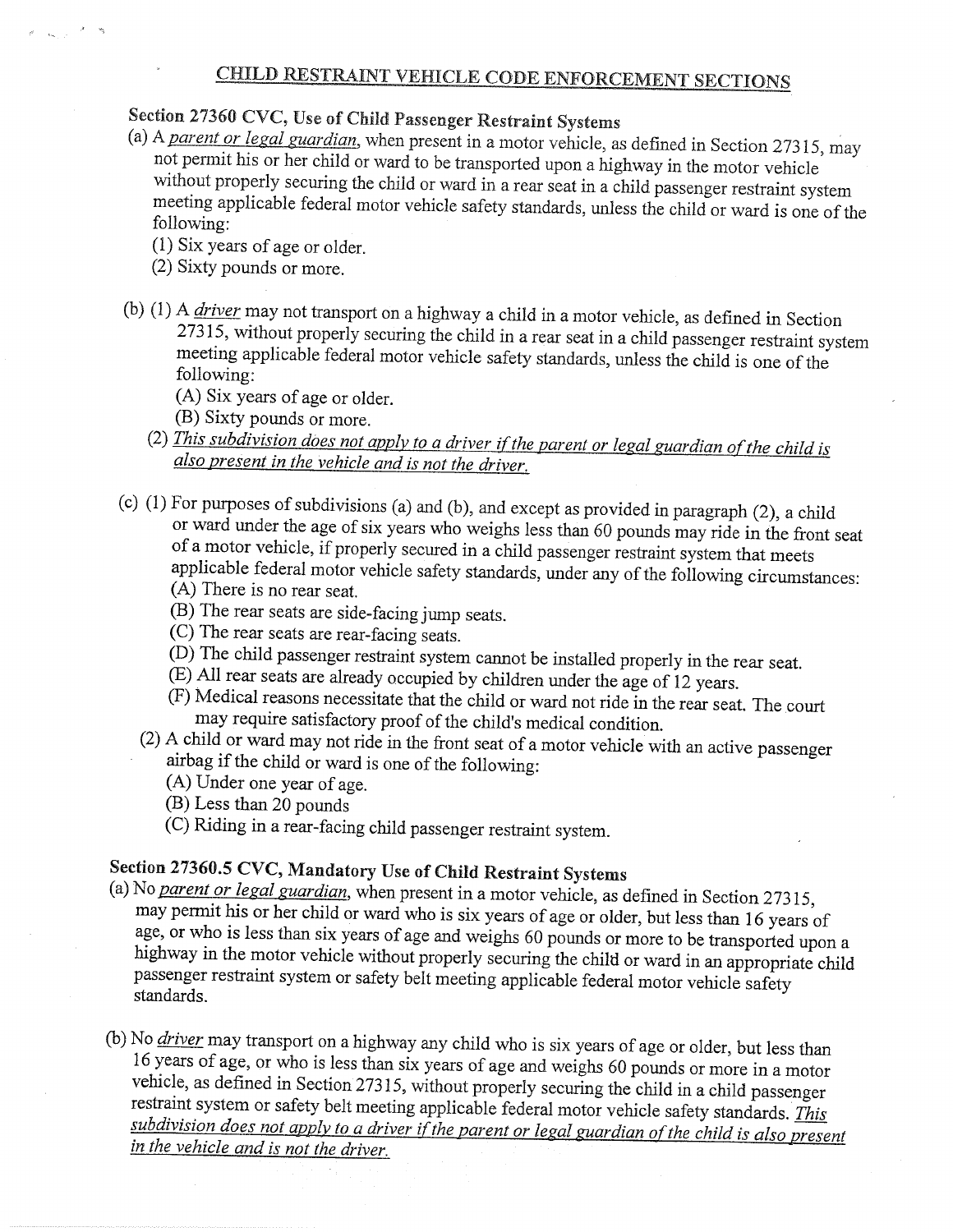

# **Safety Seat Checkup Day** Saturday, April 25 . 10:00 a.m. to 2:00 p.m.\*

\*For a checkup appointment, call 310/222-6860. If you do not have an appointment, there may be a wait of more than one hour or you may be turned away.

11:30 a.m. Welcome Ceremony and Recognition of Notable Guests

# **Petersen Automotive Museum**

6060 Wilshire Blvd., Los Angeles 90036 (Wilshire at Fairfax parking lot)



Buckling up is a family affair.

# $\alpha$ ckun Week Anril 19.25 2009 **Sponsor: California Office of Traffic Safety**

Major Supporter: Peace Officers Association of Lo

#### FREE SAFETY SEAT CHECKUP

More than 90% of the car seats we check have one or more errors. Meet Bucklebear and his friends. Petersen Museum discount coupons available for families participating in the checkup.

Help save children's lives with your tax-deductible support.

SafetyBeltSafe U.S.A. Box 553 Altadena, CA 91003 310/222-6860 www.carseat.org SafetyBeltSafe U.S.A. is the national, non-profit, member-supported organization for child passenger safety.